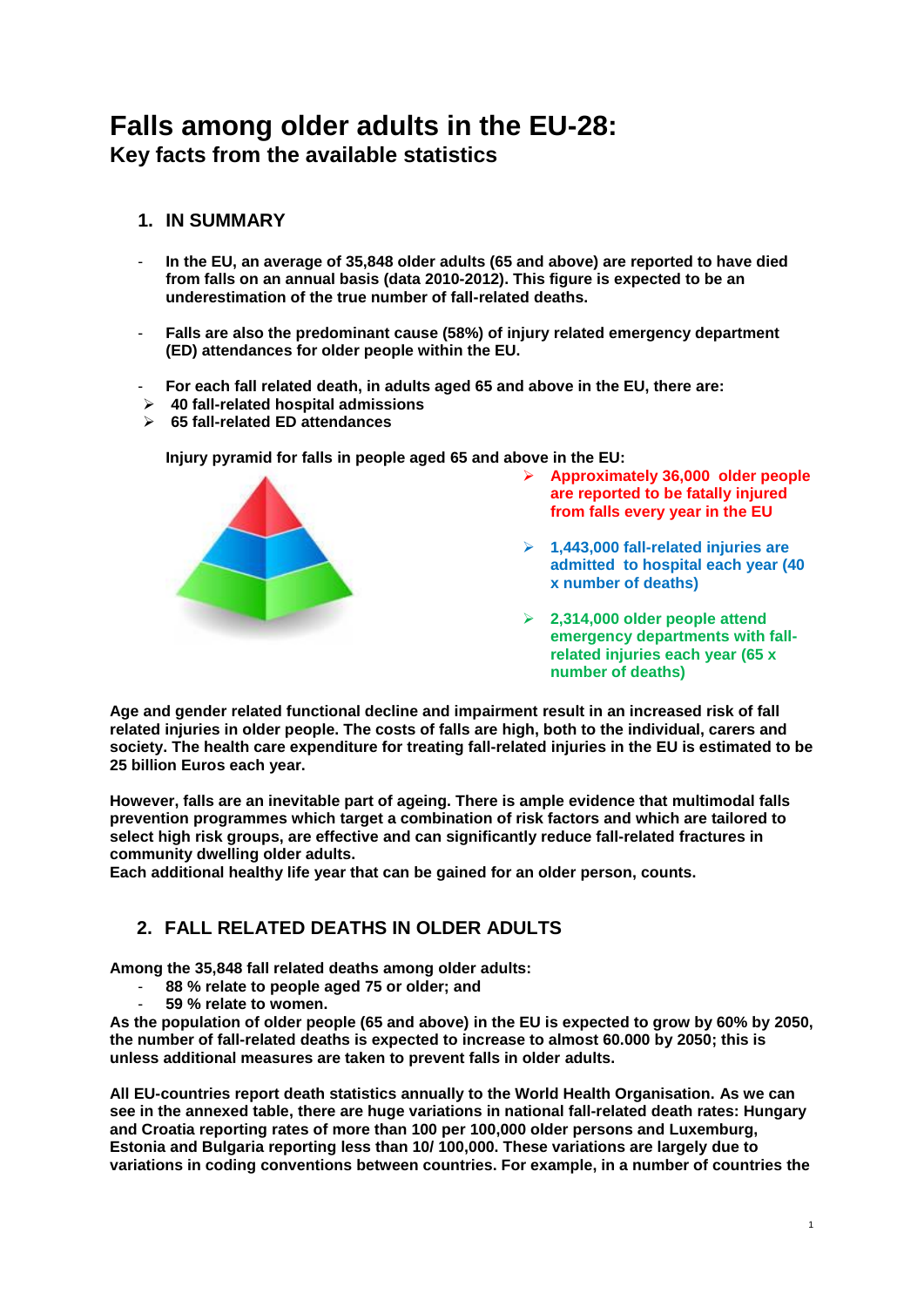**underlying cause of death is often left unreported and therefore these countries report lower rates of fall-related deaths than would be expected.** 

**From this we can conclude that the actual number of fall related deaths within the EU-region is far larger than current statistics suggest.**

### **3. FALL-RELATED ED ATTENDANCES AND HOSPITAL ADMISSIONS**

**Based on a sample of over 200 hospitals from across Europe, it can be estimated that every year within the EU, 3.8 million older people attend emergency departments (ED) with a fallrelated injury; of which 1.4 million are admitted to hospital for further treatment. It is important to highlight that the actual number of fall-related attendances and admissions are likely to be much higher than this due to current inadequacies in many hospital data collection systems.** 

**It is also important to emphasise, that without additional fall prevention efforts, the annual number of fall-related ED attendances is expected to increase to over 6 million by the year 2050, with more than 2.3 million cases admitted to hospital with subsequent long term care.** 

**It is well known that the risk of experiencing a fall increases with age due to reduced physical function, muscle strength and flexibility. This is reflected in the statistics, with the rate of fall related injuries in people aged 85 years and older 3 times higher than the rate of fall-related injuries in people aged 65-74 years of age (28 per 1,000 people aged 65-74, and 90 per 1,000 people aged 85years and above).**

**With increasing age, the severity of a fall-related injury also increases: for those aged 65-74 years 32 % of fall-related injuries require admission to hospital, whereas this proportion increases to 39% for those aged between 75 and 84, and 45 % for people aged 85 or older. Twice as many women are hospitalised or attend ED's after a fall compared to men (2,285,.000 females vs. 1,124,000 males). This is partly due the fact that women live longer than men, but the fall-injury rate of women still remains 44% higher than that of men..**

**Almost half of all fall-related ED attendances across Europe result in a fracture, with 1 in 4 presenting with bruises/contusions, 1 in 10 open wounds/abrasions, 1 in 20 sprains/strains, and 1 in 20 presenting with fall-related concussion/brain injury. 1 in 3 cases suffered injuries to the upper extremities, 1 in 3 suffered injuries to the lower extremities, 1 in 5 experienced an injury to the head and 1 in 10 experienced an injury to other parts of the body.** 



**Falls often lead to post-fall anxiety, fear and subsequent dependency on family carers or even admittance into nursing care facilities.**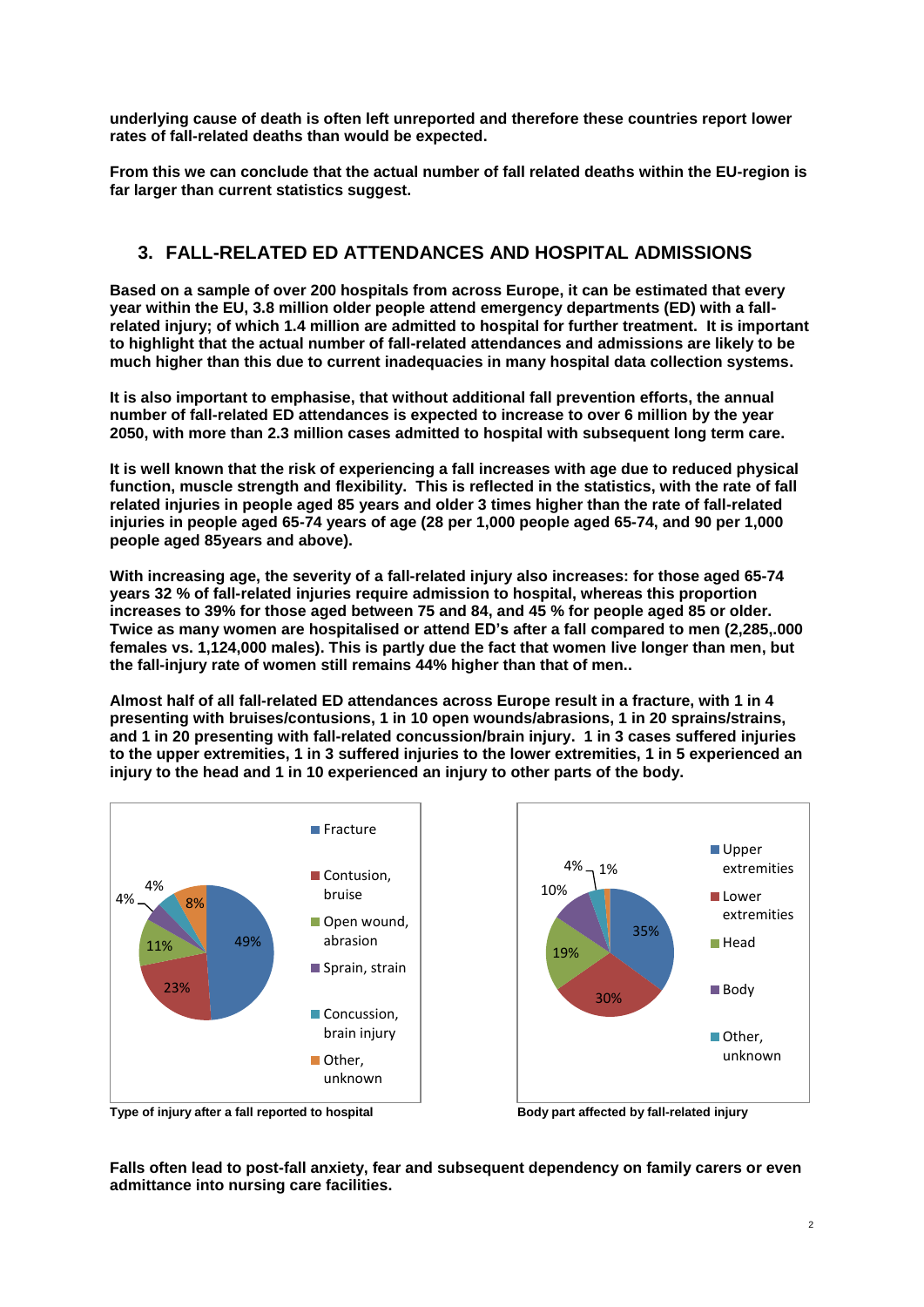**A number studies have been carried out in order to estimate the costs of medical care related to fall injuries in older people. Although the resulting national estimates can vary quite markedly, the cost of fall-related injuries are staggering.** 

**A recent comprehensive study in the Netherlands estimated that the average medical and social care costs for a fall-related injury to be 9,370 EUR per case, with average costs from 3,880 euros in the 65-70 year age group, increasing by age to 14,600 euros per case in the 85+ age group.**

**If the figures from this study are applied to the whole of the EU, it can be estimated that at least 25 billion euros are spent treating fall related injuries across the EU every year. Furthermore, shifting demographics over the next 35 years could result in annual fall-related expenditures exceeding 45 billion euros by the year 2050.**

### **4. RISK FACTORS**

**Age and gender related functional decline, chronic diseases, impaired mobility and multiple medication use, increase the risk of fall-related injuries in older people and result in higher rate of falls for women compared to men.**

**Risk factors for falls are commonly grouped into three main categories:**

- **Intrinsic factors, including: poor muscle strength and flexibility, poor balance, reduced physical function and gait speed, reduced cognition and sensory impairment, medical conditions and related medication**
- **Behavioural factors, including: inadequate diet, use of inappropriate footwear, above moderate alcohol use, and changes in mobility patterns due to fear of falling;**
- **Environmental factors, including: uneven pavements, slippery surfaces, poor lighting, worn carpeting, and hazardous steps.**

**The majority of fall related injuries occur while older people move around home; predominantly in the living room or bedroom (56%), followed by the bathroom/toilet (15%) and lastly on the stairs (14%). The remaining fall-related injuries which occur in the home take place in other or unspecified areas of the home (16%).** 

**1 in 6 fall-related injuries occur on public roads (mainly side-walks) and 1 in 10 fall-related injuries occur in residential institutions such as nursing and sheltered homes.**





**Majority of falls occur at home At home most injuries occur in living or bed room**

#### **5. HOW TO PREVENT THIS RISING EPIDEMIC?**

**There is considerable evidence that multimodal falls prevention programmes which target a combination of risk factors, and which are tailored towards select high risk groups, are**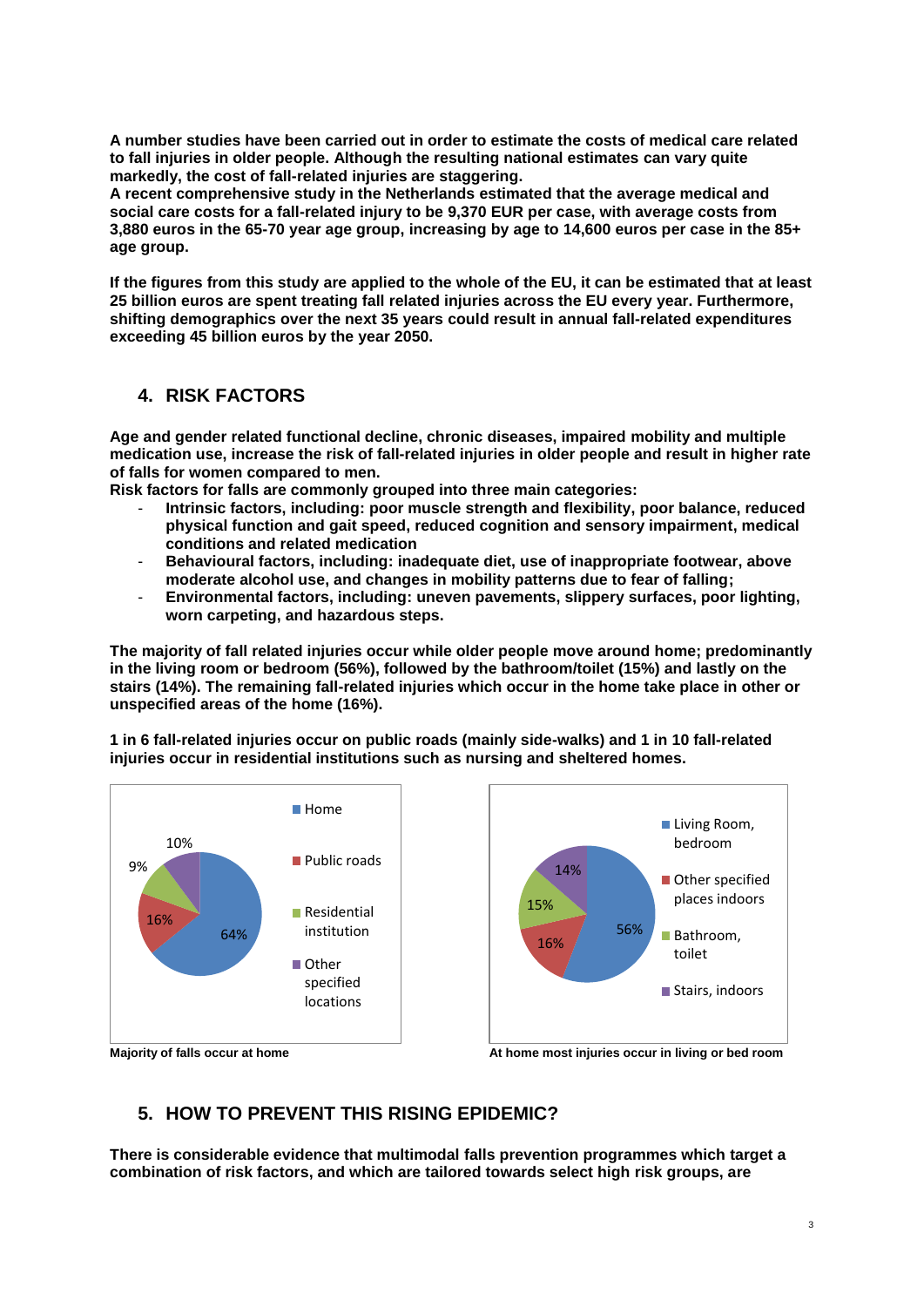**effective and can reduce fall-related injuries in community dwelling older adults.**

**Multi-modal interventions typically focus on four main areas of prevention:**

- **1. Offering multifactorial post-fall risk assessments to all 'first-time fallers', including review of their multi-medication and enrolment in a physical activity programme supervised by a physiotherapist**
- **2. Encouragement to join home- or group-based exercise programmes focussing on balance training and muscle strength, tailored to the physical condition of each participant**
- **3. Design modifications to both the home and public environment, including: 'agefriendly' transportation modifications, home modifications by facilitating home visits by a trained professionals, and seeking opportunities from the Information and Communication Technologies (ICT) sector to provide solutions for fall-detection and prevention;**
- **4. Enhancing 'Fall Awareness' among health and social care professionals and older adults, and maximising opportunities for accessing evidence based fall prevention methods and tools.**

**Studies reveal that dedicated falls prevention programmes targeted at high risk groups can help decrease injury rates by 20-40%. Fall prevention activities also have the potential to be cost effectives, and reduce substantially the health care costs associated with fall-related injuries.**

**The European Commission has identified active and healthy ageing as a major societal challenge in all European countries. The European Innovation Partnership on Active and Healthy Ageing (EIP-AHA), which includes a component dedicated to preventing fall injuries in older people, aims to increase the average healthy lifespan for all individuals in the EU by two years by 2020.** 

#### **6. IN CONCLUSION**

**Falls present a significant threat to health and well-being in older people and are a major cause and contributor to morbidity, disability and premature death.** 

**Falls also result in significant costs, both to the individual and carers in terms of physical and psychosocial costs, and to society in terms of healthcare and social service utilization.**

**Currently there are huge variations in national fall-related deaths, hospitalisations and ED attendances. These variations are largely due to variations in coding conventions between countries, and as a result of poor quality hospital data on the external cause of injuries.** 

**Therefore, a key priority for health authorities is focus on the improvement of their death reporting systems, as well as their hospital data collection systems, to ensure fall related deaths and injuries are more accurately recorded in the coming years.** 

**Age and age-related health problems are an important determinant of falls and subsequent injuries. For a healthy active aging population, access to a multifactorial assessments and appropriate interventions is vital, including access to safe environments which encourage physical activity and allow safe movement. Such programmes have been proven to be effective in reducing the number of falls.** 

**Promoting effective fall's prevention initiatives and encouraging older people to live healthy active lifestyles is the responsibility of everyone. The citizens of Europe, all levels of government, communities, practitioners, family and carers, researchers, the non-profit sector and the private sector all have a role to play.**